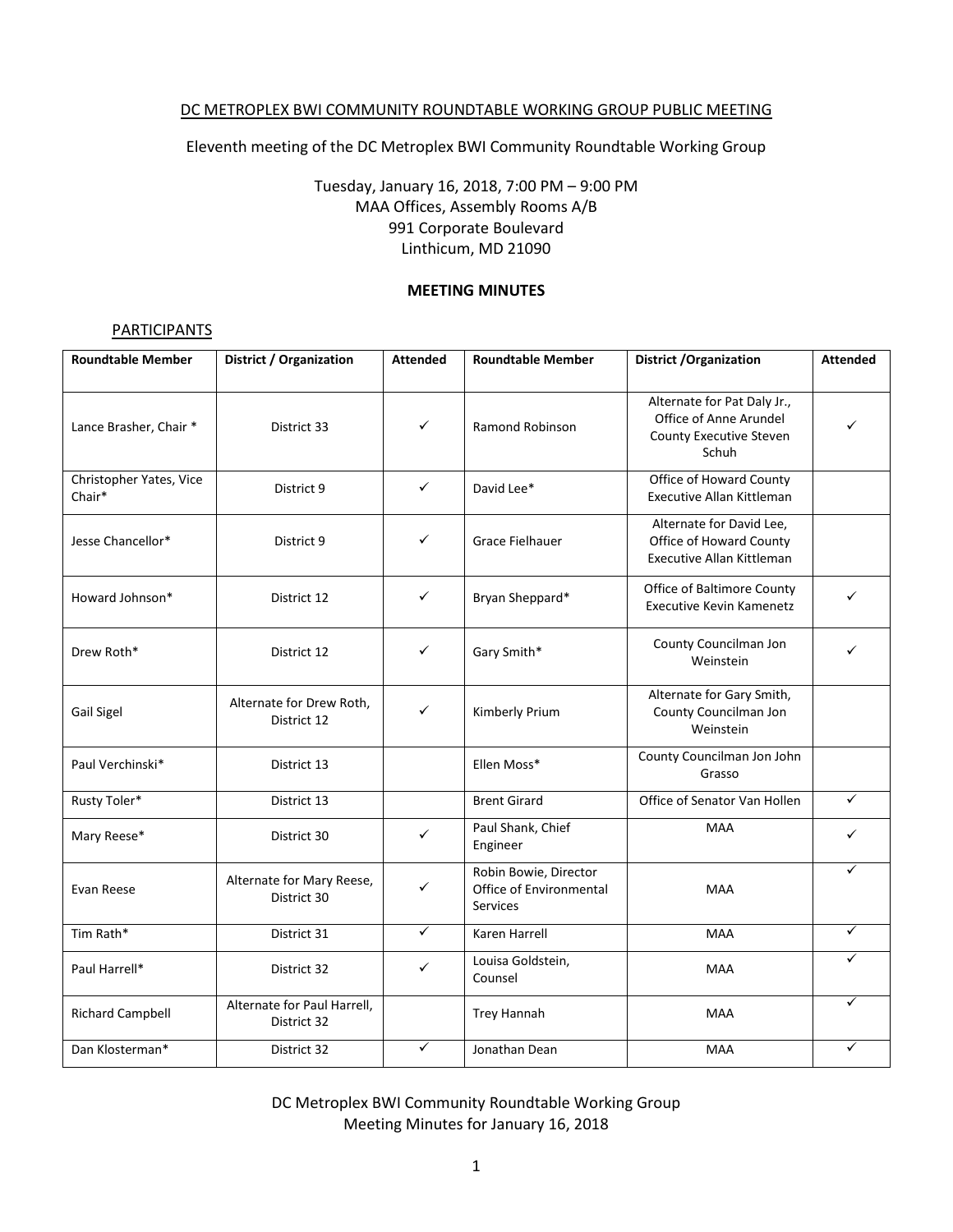| <b>Roundtable Member</b>      | District / Organization                                    | <b>Attended</b> | <b>Roundtable Member</b> | <b>District / Organization</b>             | <b>Attended</b> |
|-------------------------------|------------------------------------------------------------|-----------------|--------------------------|--------------------------------------------|-----------------|
|                               |                                                            |                 |                          |                                            |                 |
| Marcus Parker Sr.             | Alternate for Dan<br>Klosterman, District 32               |                 | Greg Voos                | <b>NBAA</b>                                |                 |
| David Scheffenacker<br>$Jr.*$ | District 32                                                | $\checkmark$    | Kyle Evans               | General Aviation Rep, CP<br>Management LLC |                 |
| Erica Wilemon*                | District 33                                                | ✓               | David Richardson         | Southwest Airlines                         |                 |
| Linda Curry                   | Alternate for Erica<br>Wilemon, District 33                | $\checkmark$    |                          |                                            |                 |
| Pat Daly Jr. *                | Office of Anne Arundel<br>County Executive Steven<br>Schuh |                 |                          |                                            |                 |

*\*Voting Members*

Contractor Support Mary Ellen Eagan, HMMH Adam Scholten, HMMH Royce Bassarab, HNTB

### MEETING MATERIALS

Participants received the following materials in advance:

- Meeting Agenda for January 16, 2018
- Final Meeting Minutes from December 5, 2017

### Handouts at meeting:

- Meeting Agenda for January 16, 2018
- Final Meeting Minutes from December 5, 2017
- BWI Roundtable Potential Courses of Action
- Sample FAA Reauthorization Act of 2018 Language

#### **1. Introductions**

Mr. Lance Brasher (Chair) welcomed attendees and began the meeting.

#### *Member roll call*

Mr. Brasher asked members of the Roundtable to introduce themselves and include the legislative district they represented to allow members of the audience to better identify which Representative is associated with their district. Roundtable members introduced themselves to meeting attendees.

#### *Introduction of new roundtable member*

Mr. Brasher welcomed new district 31 representative, Tim Rath, to the Roundtable and noted the Roundtable was happy he could attend Tonight's meeting.

#### *Review and approve agenda for tonight's meeting*

Mr. Brasher inquired if Roundtable members desired to discuss the agenda for the meeting. Mr. Gary Smith moved to approve the agenda. Mr. Drew Roth seconded the motion. All were in favor. Tonight's meeting agenda is approved.

### *Review and approve November 7, 2017 meeting minutes*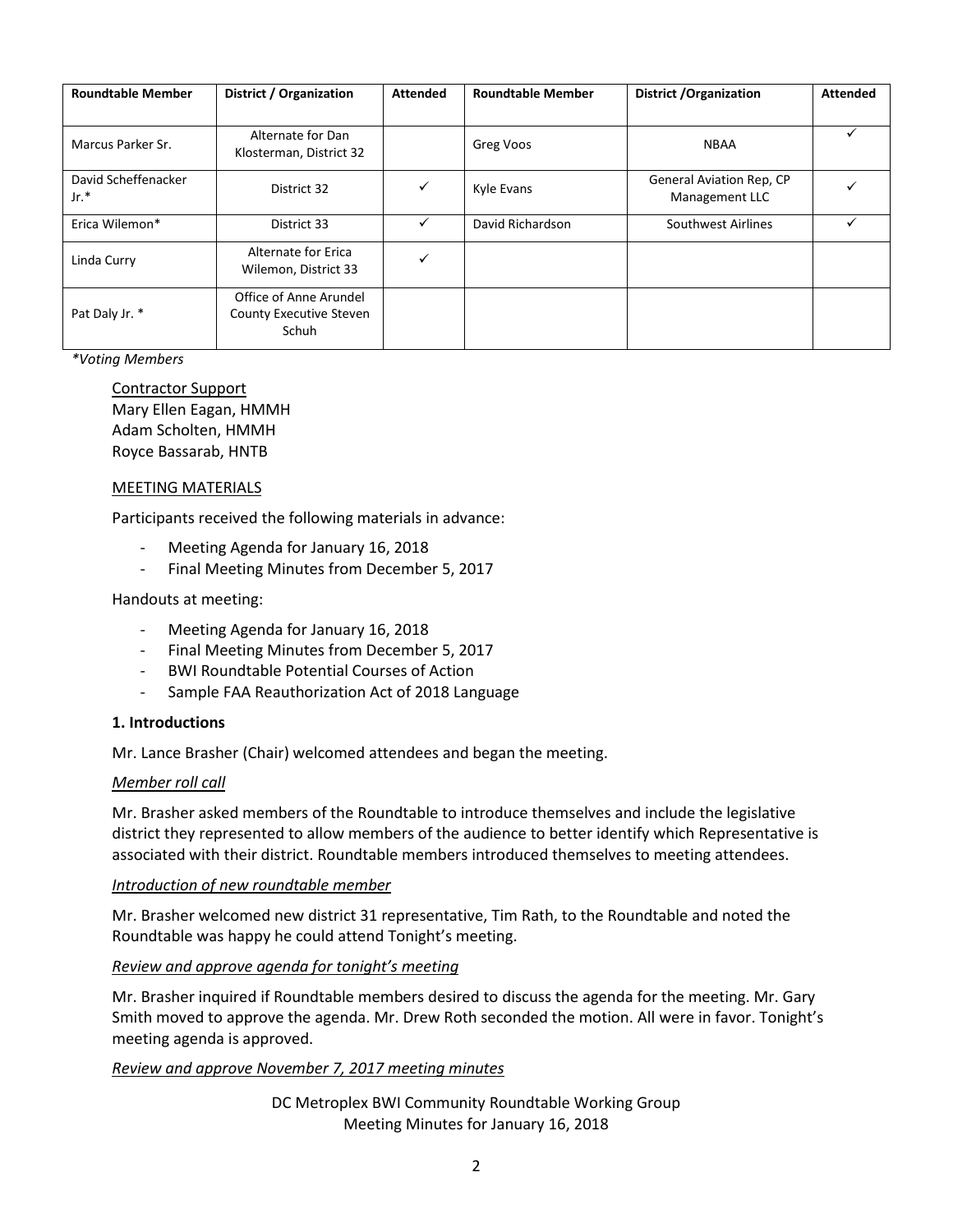Mr. Brasher discussed the November meeting minutes and noted that although the minutes were circulated at the December meeting, there was a motion for the approval of those minutes to be delayed until tonight's meeting. He inquired if the Roundtable had adequate time to review the minutes and if there was a need for further discussion. Mr. Chris Yates (Vice Chair) moved to approve the November meeting minutes. Mr. Harrell seconded the motion. All were in favor. The November 7 meeting minutes are approved.

### *Review and approve December 5, 2017 meeting minutes*

Mr. Brasher noted the Roundtable minutes for the December 5 meeting have been circulated to the Roundtable for review. He noted he did not intend to approve these minutes at this meeting, and that approval of the minutes would be delayed until the next Roundtable meeting. Approval of the December meeting minutes moved to next month's agenda to provide time for review.

### *Roundtable election reminder*

Mr. Brasher reminded Roundtable members that under the Roundtable charter there are yearly elections for Chair and Vice-Chair. Mr. Yates and Mr. Brasher are taking names of those interested in holding the Chair or Vice-Chair positions, and hope to hold an election for both positions at the February Roundtable meeting.

### *Summary of Roundtable Communications to date*

Mr. Brasher discussed the history of Roundtable communications with the FAA to-date, and potential alternatives for the Roundtable to consider for future action. He presented a list of correspondence between the Roundtable and the FAA to-date. He noted that the Roundtable's first meeting occurred on March 20, 2017 and said that meeting adopted a resolution to have the FAA revert flight paths back to pre-D.C. Metroplex procedures. This resolution was then subsequently followed up by a letter from the Roundtable to the FAA Administrator on March 31, 2017. He noted Ms. Elizabeth Lynn Ray, Vice President of Mission Support Services for the Air Traffic Organization (ATO) in the FAA, responded to the Roundtables March 31, 2017 letter on May 12, 2017 and explained that the procedures that existed prior to the implementation of the D.C. Metroplex no longer existed and that while the FAA would like to help the Roundtable, reverting to previously published procedures was no longer possible as those procedures no longer exist. He noted this letter was subsequently followed with a meeting between the FAA and the Roundtable on June 20, 2017 where the FAA discussed the potential to move aircraft flight paths for runway 28 and 15R departures to a notional zone within which aircraft fight paths existed prior to the implementation of the D.C. Metroplex but did not discuss altering aircraft flight paths with relation to dispersion, altitudes, or modifying arrival aircraft flight paths.

Mr. Brasher next discussed another meeting between the FAA and the Roundtable on July 18, 2017 where Mr. Robert Owens, Terminal Assistant District Manager, Capital District for the FAA, presented three alternatives to increase aircraft altitudes and dispersion. He noted at that meeting, it became apparent that the main issues of concern to the Roundtable regarding narrow aircraft flight corridors were attributable to how air traffic controllers were no longer vectoring aircraft. In the past air traffic controllers were vectoring aircraft on arrival which created more dispersion, but now aircraft are being cleared to waypoints which concentrates the aircraft flight paths. He discussed that at this meeting, the Roundtable asked Mr. Owens if it would be possible for the FAA to return to vectoring aircraft. Mr. Owens indicated the FAA could go back to vectoring, but approval would need to be granted from higher levels within the administration to do so and would require additional training in order for the procedures to be implemented. Following the July 18 meeting, the Roundtable sent a letter to the FAA recapping the discussions between the FAA and Roundtable on July 25, 2017. Mr. Brasher pointed out no response was received from the FAA with regards to the July 25 letter.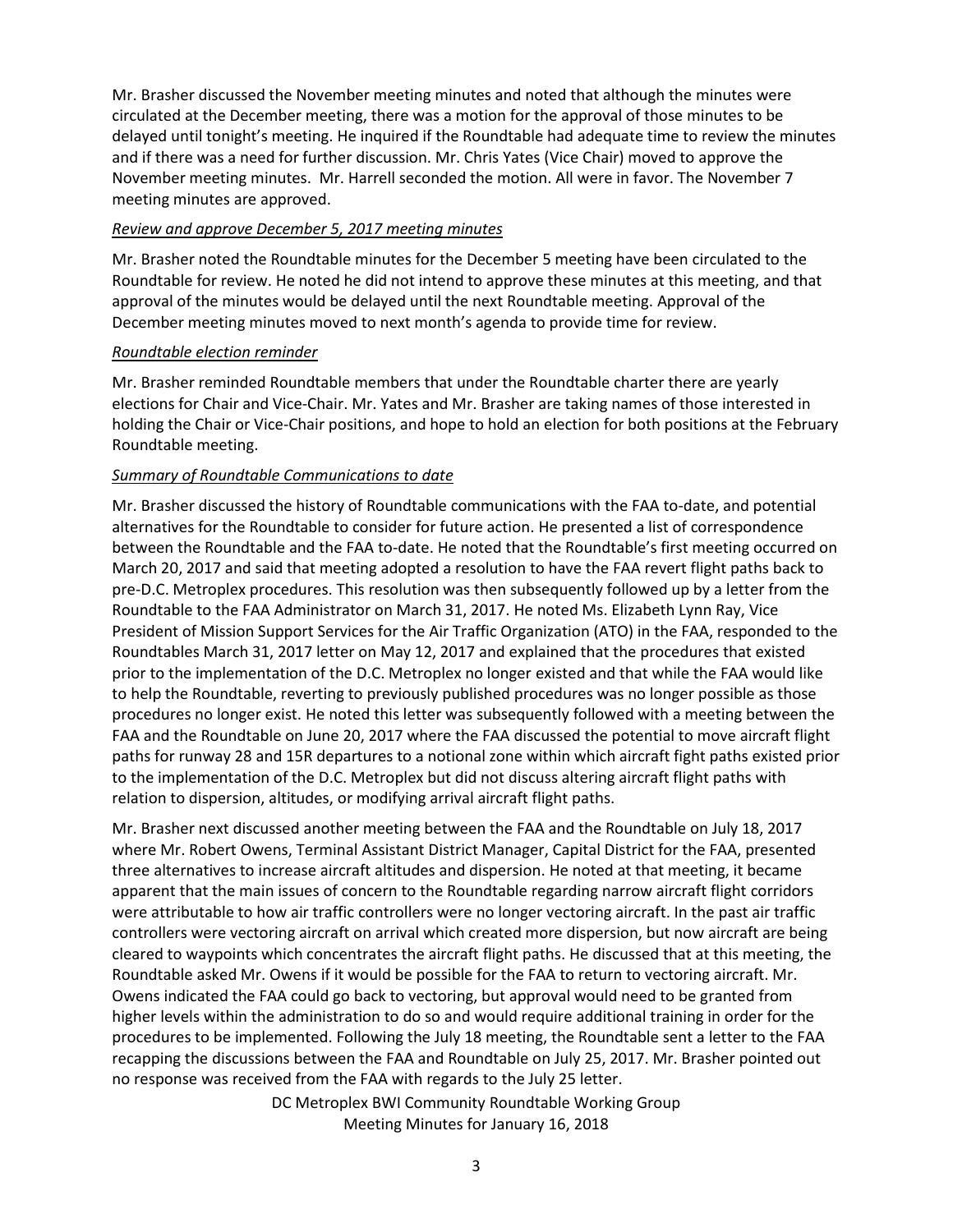Following the July 18 meeting, Mr. Brasher was on a conference call with Ms. Ray and Mr. Owens from where Mr. Owens discussed that the FAA would like to go through a less formal process for controllers to change procedures. Instead of formally changing procedures, the FAA would informally educate controllers on the noise issues being faced by the Roundtable and to consider these issues as part of daily operations. Mr. Brasher noted that he believed nothing changed as a result of this conference call, and that around this time the FAA was working to assemble a Performance Based Navigation (PBN) Working Group that would commence work in August 2017 which included a pre-meeting between the MAA and FAA on August 10, 2017. At this meeting, the FAA discussed plans for the Working Group and intent to shift aircraft flight paths for runway 15R and 28 departures to notional zones and that the FAA was aware of issues with aircraft dispersion and altitude but did not have a defined plan on how to address them. Initially, Ms. Ray indicated the Roundtable would have the opportunity to participate in the Working Group, but subsequently denied the Roundtable the opportunity to participate due to constraints on the number of meeting attendees.

Mr. Brasher noted since the Roundtable did not have the opportunity to participate in the Working Group, the Roundtable provided the FAA with a letter detailing the Roundtable's concerns for dissemination to the PBN Working Group on September 8, 2017. On November 21, 2017, Ms. Jodi McCarthy, Ms. Ray's successor at the FAA, responded to the Roundtables September 8 letter and indicated that the FAA would transparently consider community concerns and propose solutions. This letter followed the November 5, 2017 Roundtable meeting where the FAA presented notional designs developed by the PBN Working Group to address runway 15R and 28 departures. Mr. Brasher noted the designs presented by the FAA at the November 5 Roundtable meeting did not offer solutions regarding aircraft dispersion, arrivals or altitude, and that the FAA's subsequent response on November 21 showed no indication the FAA was committed to helping the Roundtable.

### *Presentation and discussion of Roundtable potential courses of action*

Mr. Brasher presented ten potential courses of action the Roundtable could take to address concerns moving forward. He noted that he hoped this could be a brainstorming session for members and that he wanted to review some courses of action, many of which may or may not be feasible, in order to get Roundtable members thinking on what avenues could allow the Roundtable to affect change. He emphasized the Roundtable can only do so much, and that outside of the Roundtable it is up to each of person on an individual level to determine what additional action should be taken to better specific circumstances. He noted the first potential course of action was to make specific requests to the FAA. He noted that up to this point the FAA has denied the Roundtable's general requests to return aircraft flight paths back to where they existed prior to the implementation of the D.C. Metroplex, and that the Roundtable has not wanted to be in the position of telling the FAA where to shift aircraft flight paths. He noted the Roundtable has maintained the position that aircraft flight paths should revert back to pre D.C Metroplex patterns as those patterns overflew communities which historically developed under aircraft overflights and were noncontroversial. He explained the Roundtable should think about making specific recommendations to the FAA and PBN Working Group on where or how to shift aircraft flight paths. The response from the Ms. McCarthy of the FAA to the Roundtable on November 21 stated the FAA was willing to consider community requests, and that he is willing to believe Ms. McCarthy that the FAA will consider the Roundtable's requests in good faith should this course of action be pursued further.

Mr. Brasher moved on to present the second potential course of action, obtain greater political support from Maryland's congressional delegation and state representatives including the Governor. He noted the Roundtable is thankful for the support of the Governor and Maryland state representatives in addressing the Roundtable's concerns. While he believes the FAA will move to take action on some of the Roundtable's concerns voluntarily, the Roundtable should consider legislatively compelling the FAA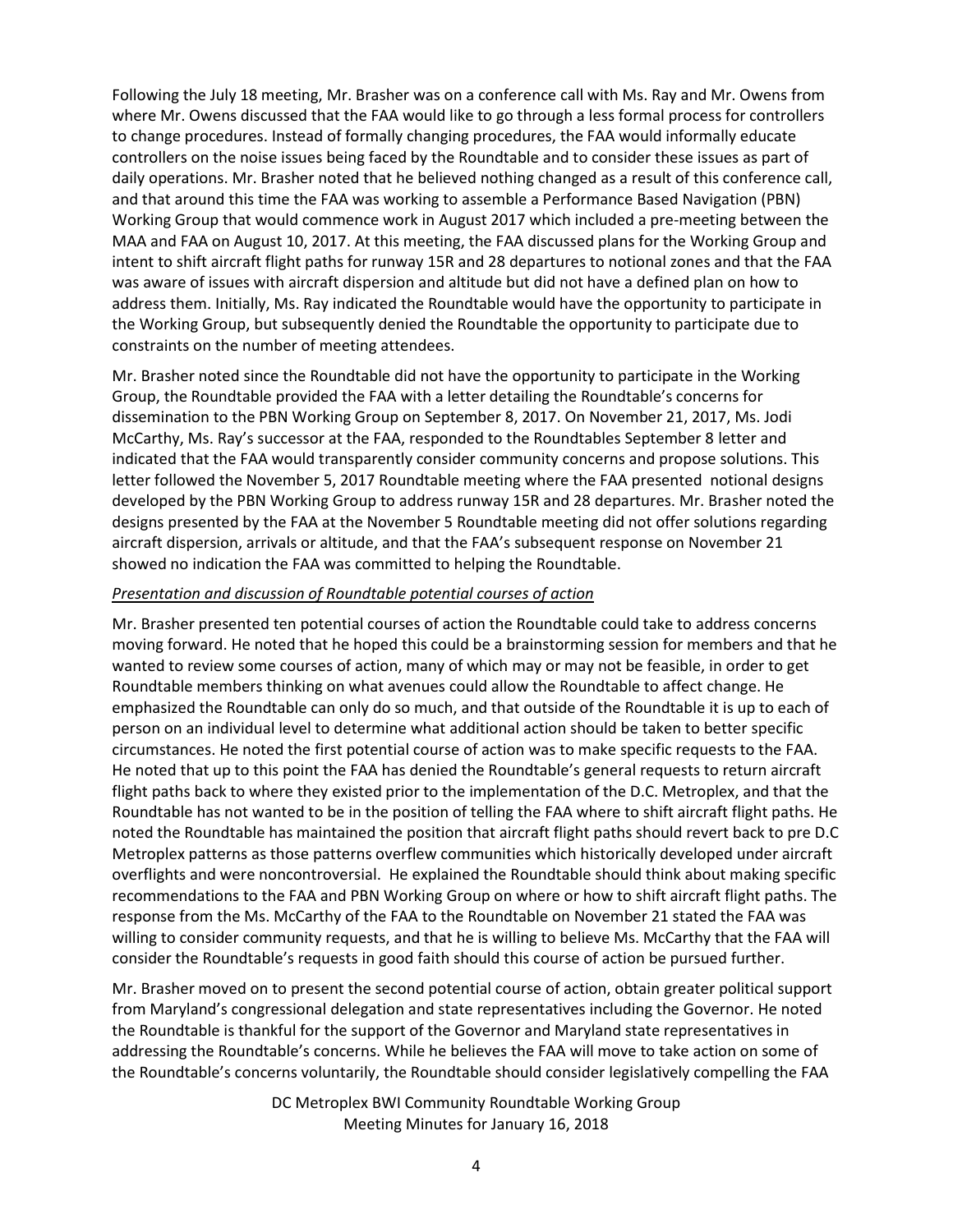to take action and perhaps accomplish this through some of the bills that are currently outstanding. He discussed House Resolution 2297 set forth by Representative Bill Shuster, and Senate Bill 1405, put forth by Senator John Thune that serve as good examples of the breadth of items potential legislation could cover. He noted both pieces of legislation included provisions for Next-Gen that extended well beyond simply addressing budgetary concerns and represent potential vehicles for which language could be inserted that would be beneficial to addressing the concerns of the BWI Roundtable and Roundtables across the country. He urged that members should develop proposed legislation and work collaboratively with the Maryland congressional delegation to request the drafted language be added to future legislation involving the FAA. He concluded by reviewing the top contributors to Representative Shuster and Senator Thune's campaigns including Airlines for America (A4A), the National Air Traffic Controllers Association (NATCA), Airline Pilots Association (ALPA), and other groups who are influencing the drafting of legislation through campaign contributions and noted the Roundtable should be mindful of the influence of these groups.

Mr. Brasher then presented the third and fourth potential courses of action, encourage the State of Maryland to compel the FAA to create change as well as monitor the FAA and complain vigorously through existing FAA processes. He noted legal action against the FAA is already under consideration by the State of Maryland, and encouraged everyone to reach out to the Governor and the Attorney General individually to express support for the States ongoing efforts to pressure the FAA to act. He also noted that while the Roundtable is not aware of all FAA rulemaking or procedure changes that may negatively impact members and that are included in the Federal Register or otherwise, the Roundtable and public should engage in existing FAA processes wherever possible to make opinions heard if a rule or procedure change will negative impact their communities.

Mr. Brasher moved on to discuss the fifth and sixth potential courses of action, seeking out support from the airport or MAA and seek airline help. He noted that since the FAA has chosen to impose incremental harm on communities in the region, it begs the question if the harm should be focused on those communities over which flight paths have changed? Or should that harm be shared in another equitable fashion? He noted if the FAA is not going to help the Roundtable that the question should be asked if the MAA or airport could help in relieving some of the burden of flight path changes. He also noted that if the FAA does not help, the Roundtable has not yet reached out to the Airlines to see if there is any way they could help reduce the burden of flight path changes and should consider doing so in the future.

Mr. Brasher next presented the seventh potential Roundtable course of action, pursuing individual claims for inverse condemnation or nuisance. He noted that the seventh, and remaining courses of action discussed in this meeting are dependent on the individual and are actions that would be outside the scope of the Roundtable. He explained as an individual or group, a claim could potentially be brought for inverse condemnation, nuisance, or even intentional tort based on the taking argument as defined in the Fifth Amendment of the Constitution. Although an individual or group could bring a claim based on the taking argument, he explained the law is not necessarily in favor of a successful outcome under this approach due to differences in the statutes of limitations and a lack of clarity if claims similar to this have been successful in the past.

Mr. Brasher moved on to discuss the eighth potential Roundtable course of action, petitioning for lower property taxes due to the adverse impact of aircraft noise. He noted individuals may want to investigate diminished home values for relief on property tax assessments. He questioned what the impact of aircraft flying over homes has on property values, and that there may be studies that indicate this impact is substantial.

DC Metroplex BWI Community Roundtable Working Group Meeting Minutes for January 16, 2018 Mr. Brasher concluded by presenting the ninth and tenth potential Roundtable courses of action, seeking income tax deductions for aircraft noise and lawful public protests. He explained that it is an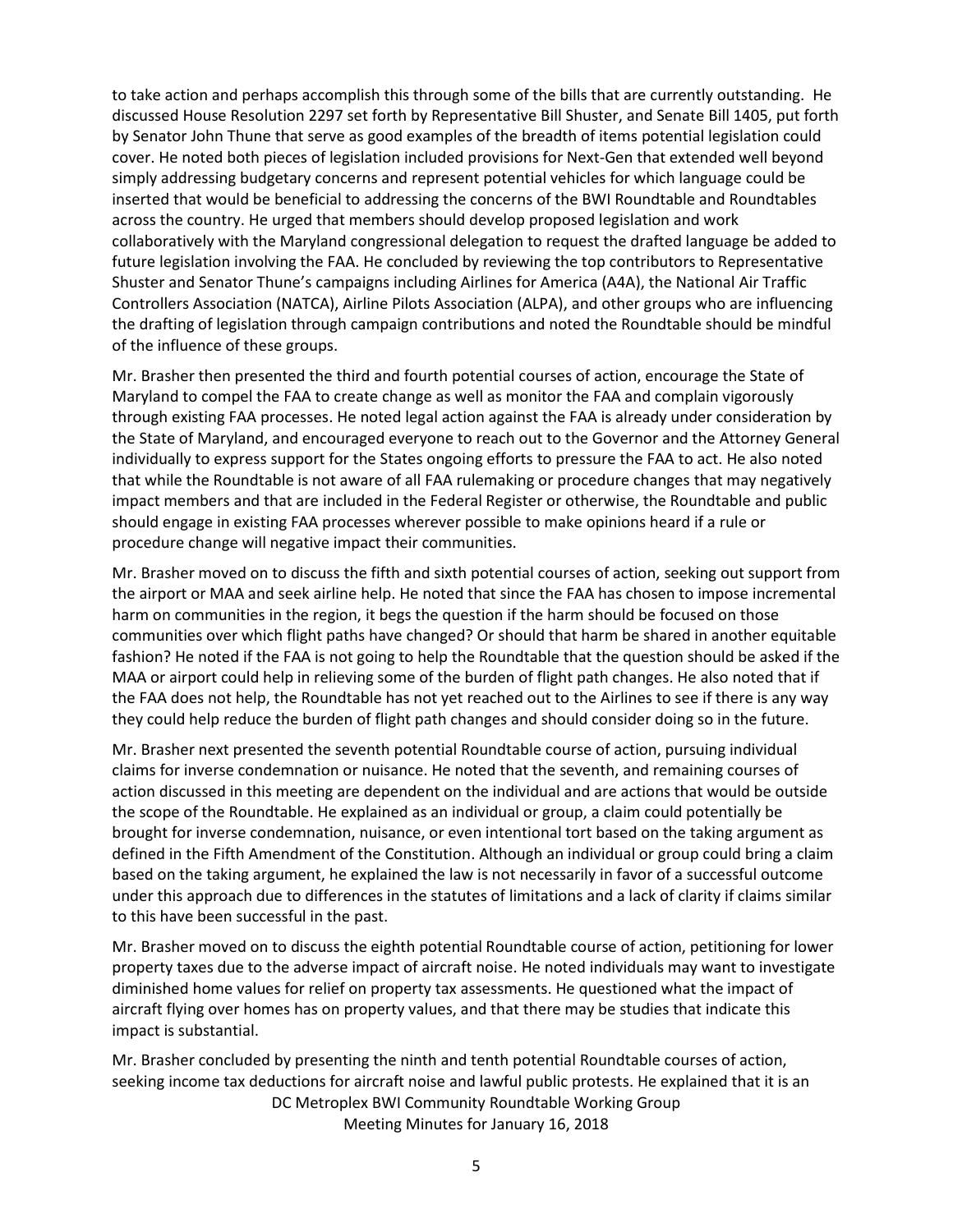inconvenience to have aircraft flying over your home, and that if you decide to sell your home, your likely going to have to absorb a loss in order for a buyer to be willing to accept that inconvenience. In closing, he noted that the exposure to aircraft noise that the Roundtable is facing is essentially a civil liberties issue. There is a tyrannical government body imposing harm on communities against their will. The United States has a long history of lawful protest against civil liberties issues, and is something that individuals may want to consider as a potential course of action.

Mr. Drew Roth noted that one potential course of action was missed, which is administrative actions against the EPA. He explained BWI has a draft Environmental Assessment (EA) currently under review for a variety of airport improvements which increase airport capacity which includes a section on aircraft noise. Mr. Paul Shank of the MAA confirmed there is a noise section in the EA, and that a public workshop is scheduled for the EA on January 25, 2017 that has been advertised in the press.

Mr. Roth responded this was interesting, as it is an opportunity for the Roundtable to provide feedback to the EPA. He noted the contours in the noise section of the EA do not align with the current flight paths and instead align with pre-D.C. Metroplex flight paths. He explained this is grounds for coupling the EA with the D.C. Metroplex EA, which should be re-opened, and that both should be combined into a single Environmental Impact Statement (EIS) during which flight paths should revert to pre-Metroplex patterns until the EIS is complete.

### **2. Updates from PBN Implementation Working Group Regarding Remedial Actions and Issues**

Mr. Shank provided an update on the PBN Working Group. He noted another 3-day meeting is scheduled for the first full week of February, with one day reserved for reviewing BWI procedures. He also noted the FAA plans to provide a draft report of their efforts by February 28, 2018. Mr. Adam Scholten of HMMH confirmed the target date of the draft report.

Mr. Shank noted the FAA is expected to build on procedure design changes completed at the December working group meeting and wrap up procedure design efforts. Once complete, he expects the FAA to come and present the final results of the PBN Working Group to the Roundtable.

Mr. Shank explained further that the December PBN Working group meeting mainly focused on runway 15R and 28 departures. He noted MAA expressed the Roundtable's desire that the working group also focus on runway 33 arrivals, but that MAA was informed it was still not considered under the scope of the project. He requested that the MAA and Roundtable refrain from further opposition to the FAA over PBN Working Group activities until after the FAA presents the results to the Roundtable.

Mr. Brasher inquired if there were any changes to procedures from the working group relative to what was previously presented to the Roundtable. Mr. Shank noted the Roundtable has only seen some pieces of what the working group has been working on, and that the proposed solution for runway 33L arrivals was unfortunately removed from the scope of the project despite opposition from the MAA. He noted the scope of the project was based on the FAA's interpretation of the Roundtable's letters.

Mr. Brasher inquired if the FAA ever furnished the Roundtable or MAA with a scope document. Mr. Shank confirmed that a scope document has not been provided. Mr. Brasher noted that based on prior FAA presentations to the Roundtable it is not clear what the FAA is considering as being in or out of scope as arrival flight paths had been discussed.

Mr. Shank explained Ms. Ray stated there were no changes to approaches during Metroplex implementation and that a disconnect between what was believed to have been changed by the Roundtable under Metroplex as it relates to arrivals and what was actually changed by the FAA. Both the Roundtable and MAA were then subsequently able to determine the concentration of flights as it relates to arrivals stemmed from controllers discontinuing the use of vectoring to a particular runway,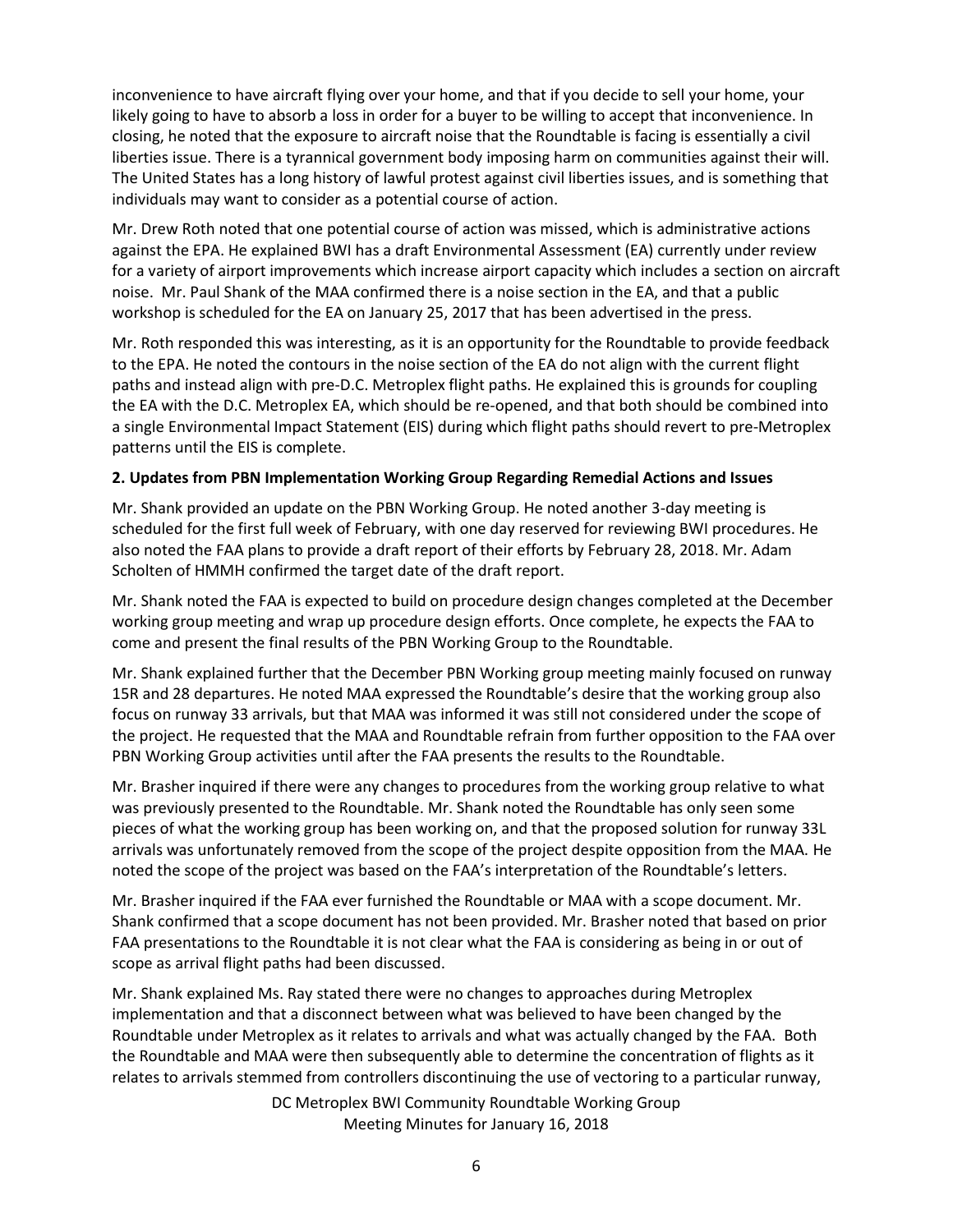such as 33L, and instead relying on clearing aircraft direct to a specific navigational fix such as GRAFE or SPLAT.

Mr. Evan Reese noted that it should be clarified that while approach procedures did not necessarily change as a result of Metroplex, some of the technologies implemented as part of Metroplex enabled aircraft to be cleared direct to fixes more often than was the case in the past. This resulted in a reduction of vectoring by controllers, and Metroplex enabled a change in the implementation of how aircraft are flying approach procedures rather than making changes to the approach procedures themselves. Mr. Shank confirmed this was the case, and noted he is hopeful that at the upcoming February PBN Working Group meeting that enough time has transpired that there may be additional discussions regarding arrival improvements.

Mr. Jesse Chancellor questioned Mr. Shank on what his expectations are from the FAA with regards to the Roundtable when they come back to present the results of the PBN Working Group. Mr. Shank responded he believes the FAA is expecting feedback from the Roundtable on what was accomplished.

Mr. Chancellor inquired what taking feedback would accomplish and if the FAA was expecting the Roundtable to approve or disprove the notional designs. Ms. Mary Reese also inquired as to what would happen if the Roundtable didn't want the FAA to come back and present until they were sure they had developed acceptable solutions. Mr. Shank responded that he felt the FAA got a sampling of what feedback can be expected from the Roundtable at the November meeting. He noted the feedback was rough, and that it drove the FAA to consider additional solutions and be more responsive to the Roundtable's concerns.

Mr. Roth noted he would like to see a presentation the Roundtable can understand. Mr. Shank responded the MAA provided suggestions to the FAA on how to improve presentations to the Roundtable as well as provide assistance in developing graphics for the notional designs and would continue to do so moving forward.

Ms. Linda Curry commented if the PBN Working Group were out of time and funds, what would feedback from the Roundtable accomplish. Mr. Shank responded that the feedback could result in the FAA procuring additional funds that could expand the scope of the working group's activities.

Mr. Roth noted the prior FAA presentation indicated the working group might be developing a solution that could resolve issues with the Runway 28 departures, but the FAA could still make a mistake and it would be good for the Roundtable to have the opportunity to comment.

Ms. Curry inquired as to what would happen if the Roundtable approved the FAA's notional designs. Mr. Shank responded the procedures would then likely move toward being implemented which takes a considerable amount of time.

Mr. Brasher inquired if the FAA does start implementing the notional designs, is the Roundtable prevented from taking any further action for an 18 to 24 month period. He noted he was concerned if the FAA started implementing the procedures, the Roundtable would have no avenue to take action on further changes until implementation was complete. Mr. Shank responded that this was a perspective that has yet to be discussed.

Mr. Shank inquired if any other community roundtables had rejected notional designs presented by the FAA and what the process was after a design was rejected. Ms. Mary Ellen Eagan from HMMH noted she was not sure any roundtables have rejected recommendations from FAA working groups as it relates to proposed procedure designs and was not sure what the process would be once the designs were rejected.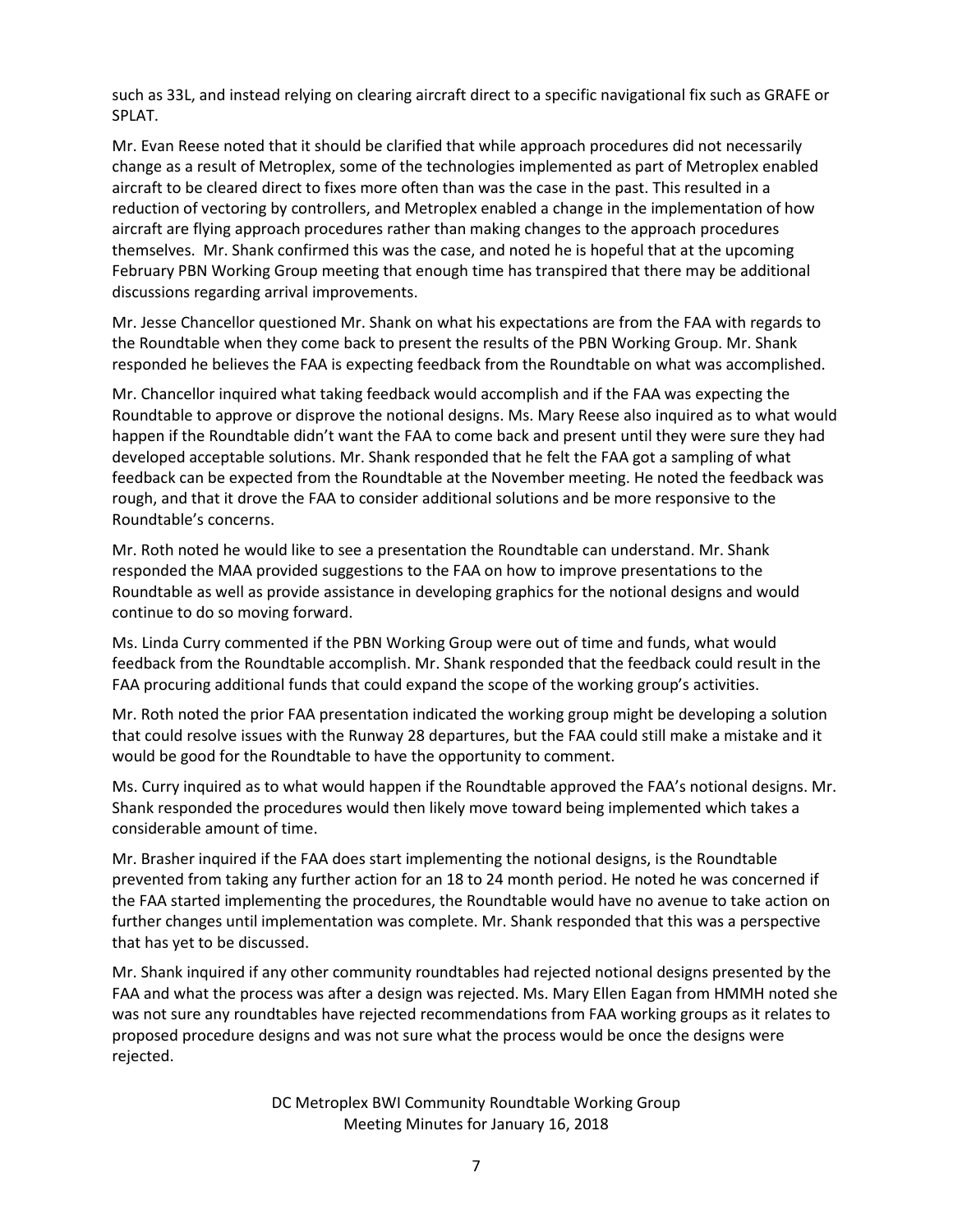Ms. Reese inquired what if the consideration given to arrivals was for controllers stop clearing aircraft to fixes. Would that not be subject to limitations of the project scope since it is outside the realm of changing a procedure? Based on the Roundtable's visit to Warrenton this appears to be something that could be accomplished through training. Mr. Shank responded by discussing that the FAA's understanding of the scope pertained to Standard Terminal Arrival Routes (STARs) and Standard Instrument Departures (SIDs), and did not include consideration of approach procedures. He noted the MAA informed the FAA multiple times that approach procedures needed to also be considered and that resulted in the development of the notional Required Navigational Performance (RNP) approach to runway 33L that was presented by the FAA to the Roundtable. He also noted that there were other solutions that were not presented to the Roundtable by the FAA that were discussed by the MAA and Industry in the working group.

Mr. Roth inquired if FAA would consider things other than PBN to solve the Roundtables problems if pressured to do so. Mr. Shank responded and inquired further if there is another group other than the PBN group in the FAA who had the ability to change procedures. Mr. David Richardson of Southwest Airlines noted that within the FAA there are people associated with operations, and people associated with procedure designs. They are two separate groups. Mr. Reese agreed, and noted that his understanding based on conversations with the FAA is the design group works to proceduralize flight paths to provide a base margin of safety from within which the operations group can operate.

Ms. Reese inquired if both the operations and design groups were present at the PBN Working Group. Mr. Shank responded both groups attended the meetings. Ms. Reese responded and inquired further as to what balance of attendance occurred at the working group? She indicated she was not happy with the RNP that was presented to the Roundtable, and was informed during her visit to Warrenton that controllers did not think it would solve the Roundtables problems and would perhaps make them worse. She also commented it seems the FAA has moved on and feels the Roundtable is being left behind.

Ms. Reese inquired what the MAA is doing to continue to ensure the FAA is listening to the Roundtable regarding the issues with the approaches and approach fixes. Mr. Shank responded the MAA will be attending the next working group meeting, see what is on the agenda, and take a position based on the agenda moving forward.

Mr. Adam Scholten from HMMH commented that controllers from various areas were present in the working group meetings to represent operations personnel. This included controllers and union representatives from the various areas involved with working traffic associated with BWI. Ms. Reese inquired if there was any mention during the meetings that the controllers had received any of the Roundtables letters. Mr. Scholten responded he did not hear it discussed, but was not sure if they had or had not seen the letters.

Mr. Brasher noted that while the Roundtable had received assurances the letters were sent to the working group, it was established at the November meeting that the letters had not been provided. He then confirmed with Mr. Shank that the FAA is planning to come back to present to the Roundtable and will have a draft report on the notional designs completed at the end of February. Mr. Shank confirmed and noted the MAA will be attending an upcoming working group meeting in February where the FAA will likely complete procedure design work. He also noted he expects to be able to push back against the procedure designs at this meeting if they do not address the MAA's or Roundtables concerns. He also commented that while all the members of the working group may not have seen the Roundtable's letters, he believed FAA leadership, who were sent letters, are aware of the Roundtable's concerns even if the entire working group was not briefed on the letters themselves.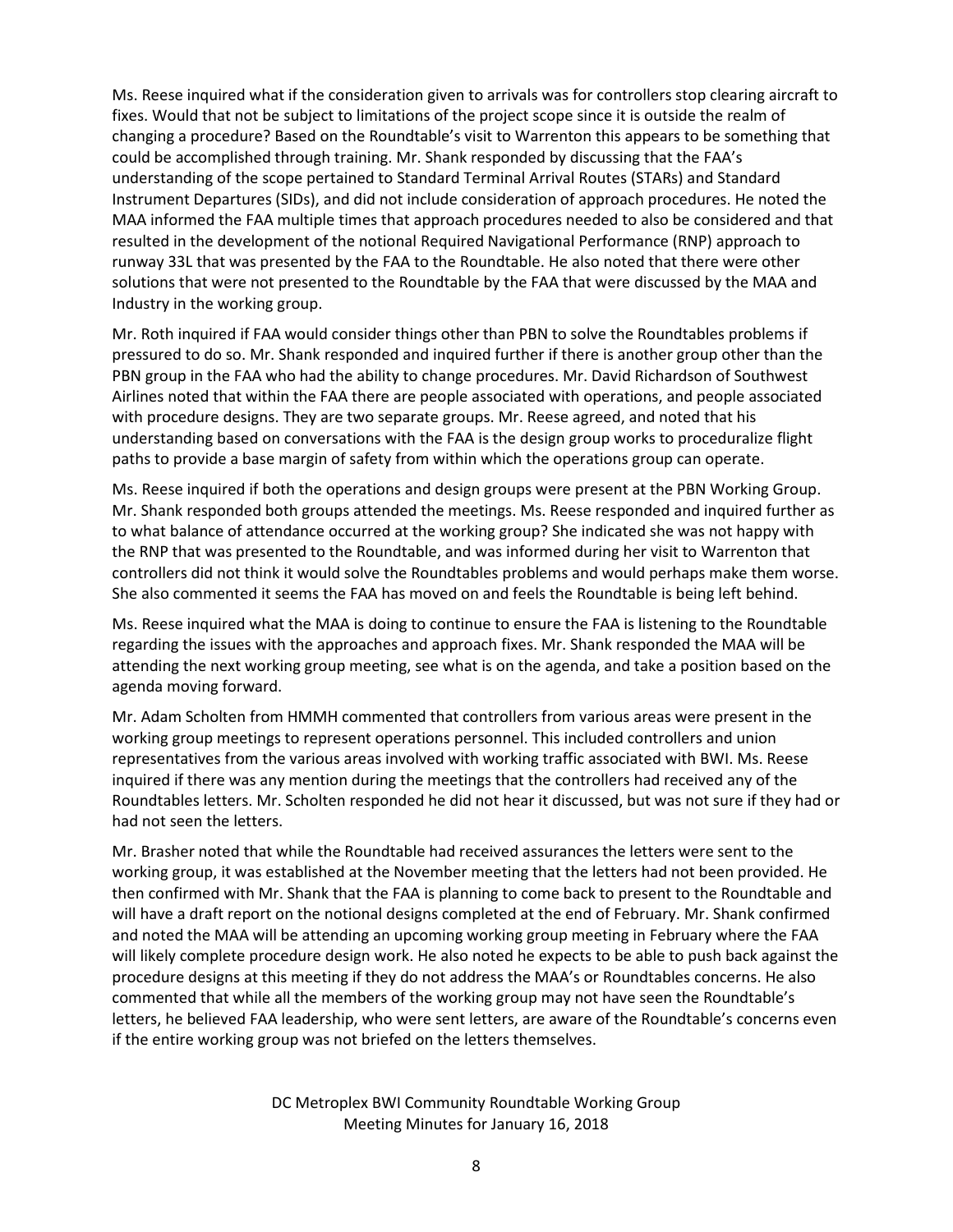Ms. Reese commented she was shocked about the lack of information the controllers on the working group had regarding the Roundtables concerns. She noted during her trip to Warrenton the controllers for BWI had never seen the Roundtables letter and were asked to provide solutions to problems they were not aware of. She concluded that in her opinion this process has been a failure.

Mr. Brasher inquired how dispersion was discussed during the working group meetings. Mr. Shank responded that the MAA made sure the working group was aware of the Roundtables desire for dispersion. He commented he was thankful the MAA was allowed to participate. In his opinion, the primary goal of the working group was to tweak the procedures to suit the FAA's needs after the implementation of Metroplex. While doing this, the FAA was also listening to community concerns and considering those concerns while modifying procedures.

Mr. Shank discussed the working group further, and elaborated that the MAA was not at the working group to solve the FAA's problems. He noted the MAA commented on solutions as the FAA developed them and if they diverged from the interests of the Roundtable. He explained it was common for the MAA to comment that the Roundtable preferred for aircraft to be vectored and that aircraft should be returned to pre-Metroplex flight paths. He also noted the FAA considered the voluntary noise abatement procedures at BWI during the procedure design process. He concluded by noting that he believes the FAA did run out of time and budget to address the arrivals and that they were removed from the project scope as a result.

Mr. Scholten confirmed he believed the arrivals were removed on account of falling outside the scope of the project, but that the FAA would consider them moving forward as an avenue to obtain additional funds.

Mr. Reese commented that when the working group began, he was hopeful the process would yield results. However, he now believes the Roundtable will be disappointed with the results. He attended the initial project meetings and had the impression the FAA understood the Roundtables concerns and that they would be addressed. After the first presentation, it was clear the FAA did not read the Roundtable's letter or include the Roundtables concerns in the scope of the project.

### **3. Review of Outstanding Action Items**

Vice-Chair Mr. Chris Yates presented and discussed the Roundtable action item tracker. He noted this was the Roundtable's eleventh meeting and that over the course of ten meetings the Roundtable has collected 102 different action items. Of those, there are 19 items which have been classified as top-tier to which the Roundtable would like an answer and will be reviewed at this meeting.

Mr. Yates reviewed the top tier action items and discussed status. Mr. Yates inquired if action item 22, providing the latitude and longitude of approach and departure points and displaying on a map, was something the MAA could provide. Mr. Shank responded and noted the MAA would note this as an action item.

Mr. Yates discussed action item 40, the percentage of flights that were visual versus instrument and the percentage of flights that fly below the target altitude. Mr. Shank responded that analysis has been done on this task by the MAA, but that it is only in draft form. Mr. Shank noted the MAA would note this as an action item and have a presentation available for the next Roundtable meeting.

Mr. Yates next discussed action item 39, providing complaint data with smaller pinpoints to addresses to be more precise. Ms. Robin Bowie of the MAA noted the data was under review by legal and would transmit to the FAA by the next PBN working group meeting.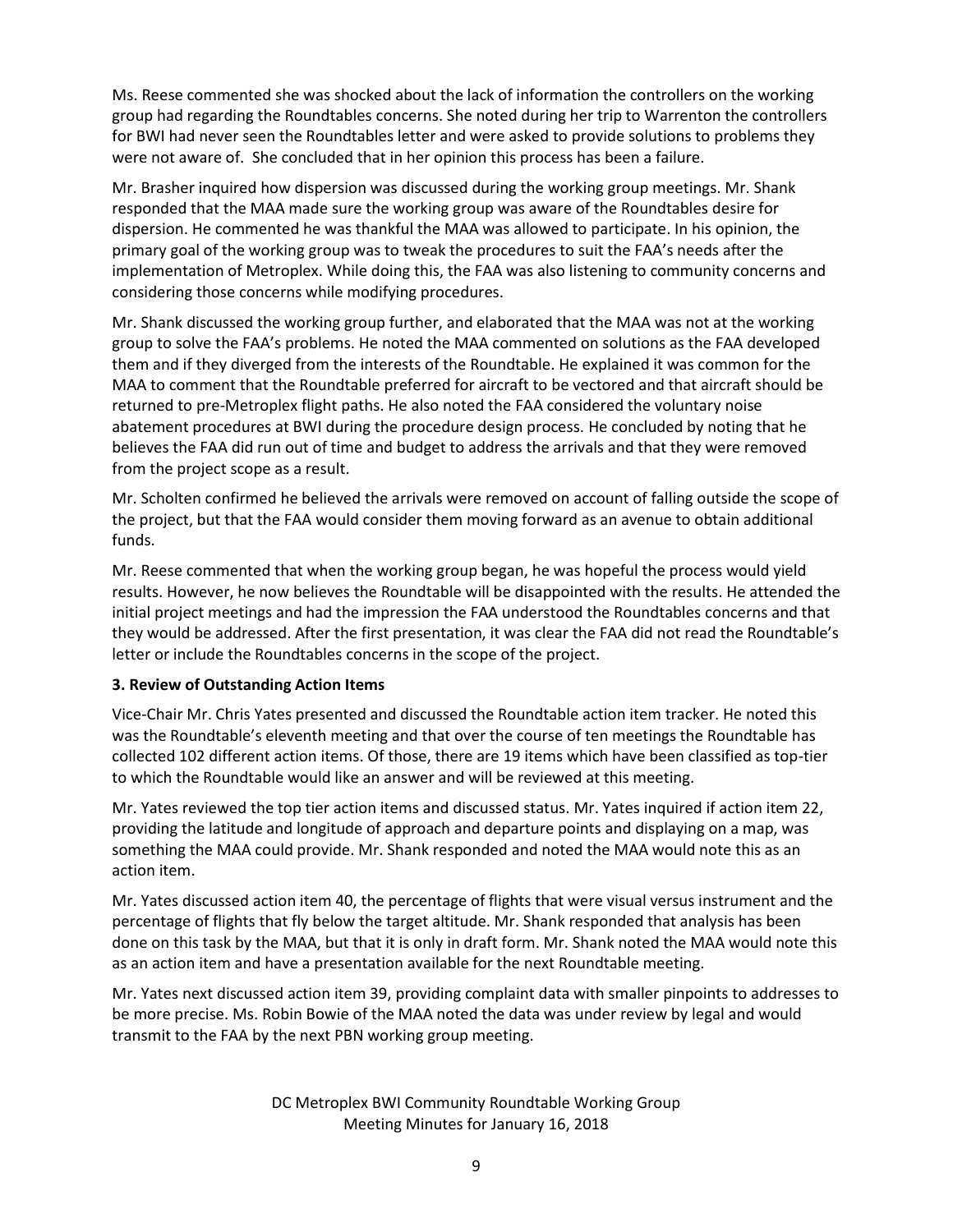Mr. Yates moved on to discuss action item 45, timelines overlaid with complaint and runway closure data. Mr. Shank noted the MAA has completed this task and is conducting final review in anticipation of presenting the timeline at the next Roundtable meeting. Ms. Curry inquired as to why it has taken seven months for this item to be provided to the Roundtable given it was requested in July. Mr. Shank noted the item may have been completed in August, but then needed to be reviewed by the MAA, revised, and reviewed again. He noted products do not flow directly from the MAA or consultants to the Roundtable without review to the collective satisfaction of the MAA.

Ms. Curry noted that long delivery times are hindering the Roundtables ability to evaluate analysis and understand what is occurring at BWI. She explained that the MAA should provide status updates on various deliverables to at least give the Roundtable an idea of when items can be expected and not guess as to what the progress is on completing various action items. If this was in the private sector, delivery timelines like this would not be acceptable. Mr. Shank noted he appreciated the criticism, and would keep this in mind moving forward for future Roundtable meetings.

Ms. Erica Wilemon inquired how action items that have been requested for an extended period but not delivered are still relevant. Ms. Curry agreed. Mr. Shank responded and discussed action item 45 as an example. He noted the concern from the Roundtable was that there was a correlation between complaints and scheduled runway closures at BWI. The MAA has this information and is being reviewed. He noted he understands that it is past the date at which it was due, but still believes it is of value to the Roundtable. Ms. Wilemon inquired as to who approves the release of information from the MAA, and why couldn't the Roundtable acquire the data themselves and conduct their own analysis. Mr. Shank responded that prior to the formation of the Roundtable there would have been a Freedom of Information Act (FOIA) process for obtaining this data. He noted that the timeline is with relation to a specific slide, of which individual portions have been presented in the past separately by the MAA.

Mr. Yates moved to review the remaining items in the top tier of the action item tracker. He noted one of the primary reasons for reviewing the tracker was to determine if there are outstanding items that have not been delivered and determine if the Roundtable still would like these items. He then discussed action item 62, a copy of the meeting minutes from the PBN Working Group scoping meeting. Mr. Reese noted this was a meeting held at the MAA between the FAA and MAA to which he and Mr. Harrell attended to which the Roundtable had not yet received and that it may have been rolled in with action item 61.

Mr. Yates then discussed action items 69, 72, and 73 which dealt with requests regarding the MAA website. Ms. Bowie noted that she is stepping in for Ms. Ellen Sample, who recently retired, and is now working these requests. She noted she is still actively working on updating the website.

Mr. Yates concluded by discussing action item 71, which was to reach out to the FAA for contact information of responsible individuals. He noted he has been unable to locate a single point of contact, but has been using Mr. Robert Owens as a single point of FAA contact for the time being. Mr. Shank noted Ms. Elizabeth Lynn Ray's replacement at the FAA was Ms. Jodi McCarthy and that she should be contacted. Mr. Yates noted he did contact Ms. McCarthy and the response back was to include all FAA contacts on Roundtable correspondence.

Mr. Yates noted he would continue updating the action item tracker moving forward and continue to work with the Roundtable to eventually get through the entirety of the document.

DC Metroplex BWI Community Roundtable Working Group Ms. Curry requested before moving on to the next agenda item that the FAA represent areas under notional designs that are the result of the PBN Working Group when they return to present to the Roundtable. She noted this has been asked for repeatedly but nothing has been provided. Mr. Chancellor agreed and responded that the FAA is incapable of providing this, but perhaps the MAA

Meeting Minutes for January 16, 2018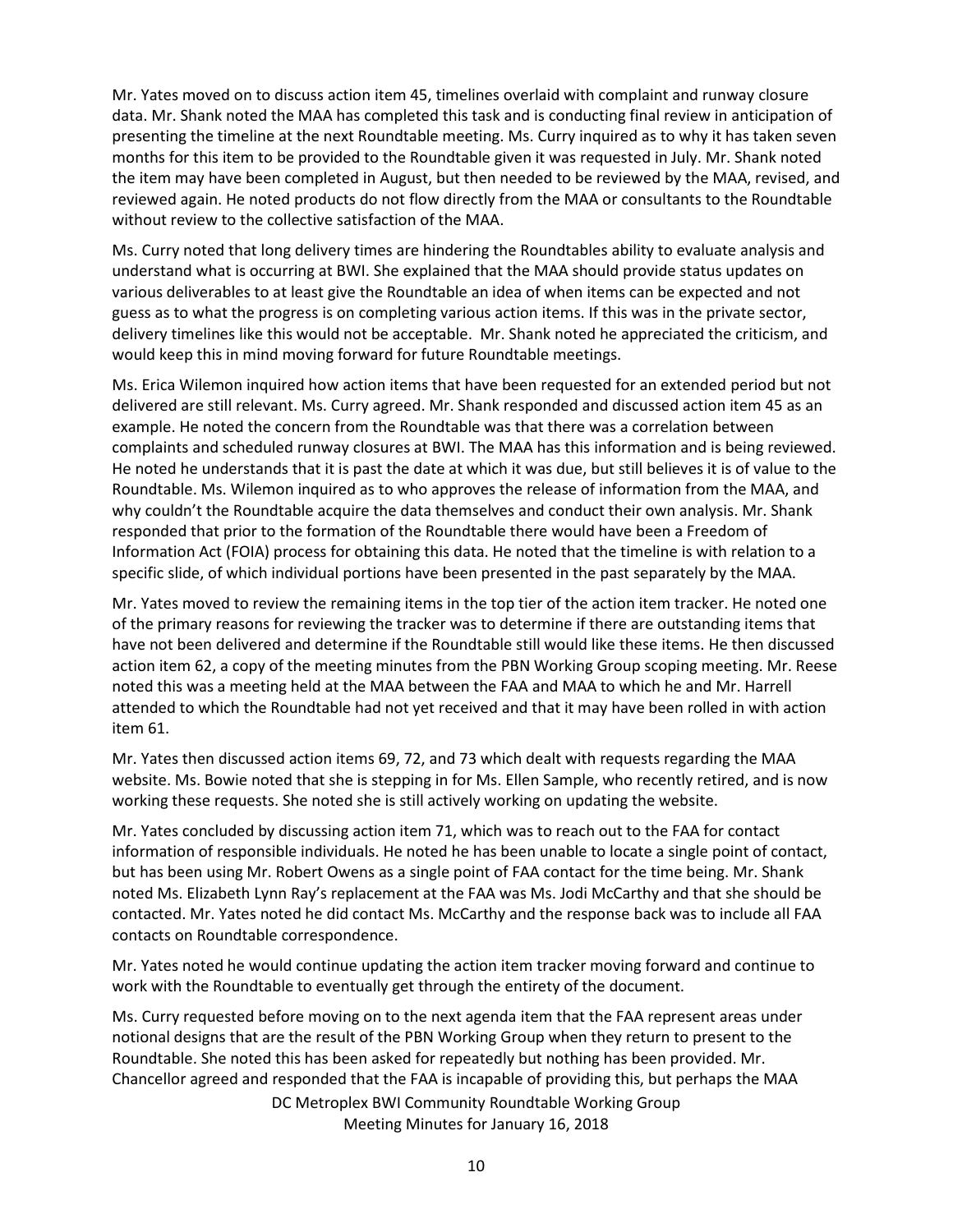would be able to provide this data to the Roundtable. He noted the FAA is not familiar with the area associated with runway 15R and 28 departures, but the Roundtable is and needs to see this data to determine if the FAA procedure changes would be satisfactory. Mr. Shank noted that he will take this recommendation to the FAA, and that the FAA will offer to help the MAA depict the procedures as the Roundtable has requested. He explained the MAA has offered this assistance in the past, but the PBN Working Group is an FAA project and the notional designs are an FAA product and it is up to the FAA to accept or reject MAA's assistance.

# **Deliverables:**

- MAA to provide locations of fixes associated with BWI arrivals, departures, and approaches to Roundtable
- MAA to provide complaint data with more precise pinpoints to FAA
- MAA to provide BWI timeline to Roundtable
- MAA to provide presentation of percentage of arrival aircraft flying under IMC/ VMC and percentages below published altitudes

# **4. Committee Reports**

Mr. Brasher asked each of the Roundtable committees if they had any items they would like to report to the Roundtable.

# *Communications Committee*

Ms. Curry noted the Communications Committee has a draft of the Roundtable annual report and has been working with the Technical Committee to supplement relevant sections. She expects to have a draft for the Roundtable to review within the next week.

### *Legislative Committee*

Mr. Smith noted the Legislative Committee is working on testimony to present to the Maryland Senate and delegation committees that will be reviewing the finances of the MAA. He noted the committee is going to make the case that the Roundtable should have the opportunity for two members to speak at the MAA budget or committee hearing. Lastly, he noted that the committee would be reaching out to the communications committee within the next week to help finalize the testimony.

# *Technical Committee*

Mr. Reese noted they are awaiting the report from the FAA regarding the PBN Working Group's activities for evaluation. He then noted he was unable to visit the Potomac Consolidated Terminal Radar Approach Control (TRACON) and opened up comment from other Technical Committee members who did.

Mr. Harrell discussed the Roundtable visit to Potomac TRACON in Warrenton, VA. He described the facility contained controllers who work traffic for airports throughout the region including Richmond, Baltimore, Dulles, and National. He noted during the visit they had the opportunity to speak with Mr. Bryan Lehman, the TRACON airspace and procedures manager, and Mr. Jesse Moyer, the National Air Traffic Controllers Association (NATCA) representative for the BWI area within the TRACON.

Mr. Harrell noted Mr. Moyer discussed the noise issues at BWI and that they have become more sensitive to the noise situation having participated in both Roundtable and PBN Working Group Meetings. He also noted Mr. Moyer indicated that there are things that could be done to better train controllers to take noise sensitivity into account, but that the main priority at the current time is on aircraft safety and efficiency. Mr. Moyer noted staffing has been cut from 15,000 controllers to 10,000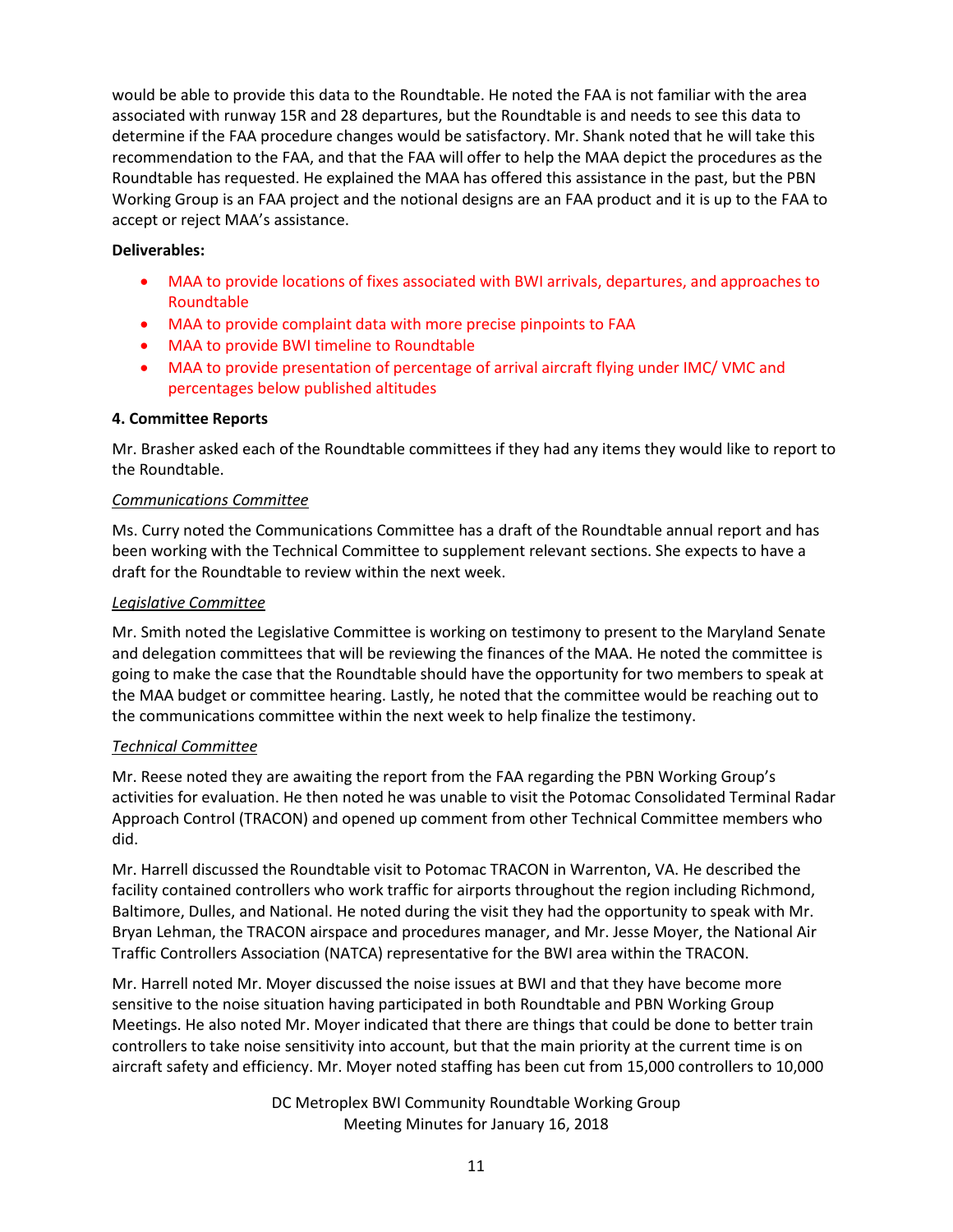controllers over recent years and have questioned if they would be able to current traffic levels without new automated systems.

Mr. Harrell noted during the visit that he inquired with Mr. Moyer about what expertise was present on the PBN Working Group concerning noise. Mr. Moyer indicated he was not aware there was anyone in the Working Group that had expertise on aircraft noise. Mr. Shank interjected and noted there was environmental representation from the FAA at each of the PBN Working Group meetings either inperson or via telephone.

Mr. Harrell continued and discussed that during the visit visual approaches were discussed. During the visit, controllers indicated in the past pilots would remain at a higher altitude for a longer period before descending to land at the airport. He explained that now, aircraft are descending to lower altitudes at greater distances from the airport in order to fly a stabilized approach. He also noted that controllers indicated that some solutions to mitigate noise at the Working Group were being dropped due to funding or if it fell outside of the Roundtables original request to revert flight paths to historical patterns.

Mr. Brasher asked Mr. Shank to provide some examples of procedure changes that would have reduced noise but were dropped by the Working Group, such as moving aircraft over water. Mr. Shank noted moving aircraft over the water was proposed to the Working Group, but there was a negative reaction to pursing this procedure by operations, the designers, and industry.

Ms. Reese noted that her understanding of the conversations she had with Mr. Moyer and other controllers at Potomac TRACON was that there is definite interest in fixing the Roundtables noise issues and do so in a way that is different from how aircraft fly today and would accommodate the current aircraft fleet. She noted Mr. Moyer explained most airspace today as it relates to BWI was designed for propeller aircraft that existed over 30 years ago, and if the funding was available from the FAA they could redesign the airspace at BWI and other major airports to accommodate the modern aircraft fleet. She noted the FAA attempted to implement Next-Gen into an old system that should have been re-built to support operations over the next 50 years, and that her impression was that the controllers really cared about the Roundtables issues and wanted to help.

Ms. Curry asked Mr. Harrell about how approach aircraft are flying today with regards to altitude and descending earlier to fly a stabilized approach versus how approach aircraft flew historically at higher altitudes longer. Mr. Harrell responded that his conversations with controllers indicated approach aircraft are flying lower today for longer durations than they were in the past. Ms. Curry responded she was glad that this was confirmed and it was not just their imaginations.

Mr. Brasher noted that prior to moving on to the next item in the agenda; he wanted to further discuss the potential to draft specific legislation to address the Roundtables problems. He noted he would be willing to accept input from other Roundtable members on drafting legislation and would like the MAA to help in this process. Ms. Chancellor noted the Legislative Committee would likely be a great place to draft the legislation. Mr. Brasher responded that there will also need to be technical elements of the legislation, and the legislation will need to address the Roundtables problems. Mr. Brasher also noted he has received inquiries from other Roundtables across the country regarding the BWI Roundtables activities and has been engaging in an ongoing dialogue with them.

Audience member Mr. D.W. Chen inquired if the Roundtable thought the FAA would be open or appreciative of different Roundtables communicating amongst one another. Ms. Curry responded that the FAA has done a good job of disguising the Roundtables by calling them different name such as working groups and forums. Mr. Brasher also responded and said it was difficult to determine and was unsure how much value was added to the Roundtable by speculating.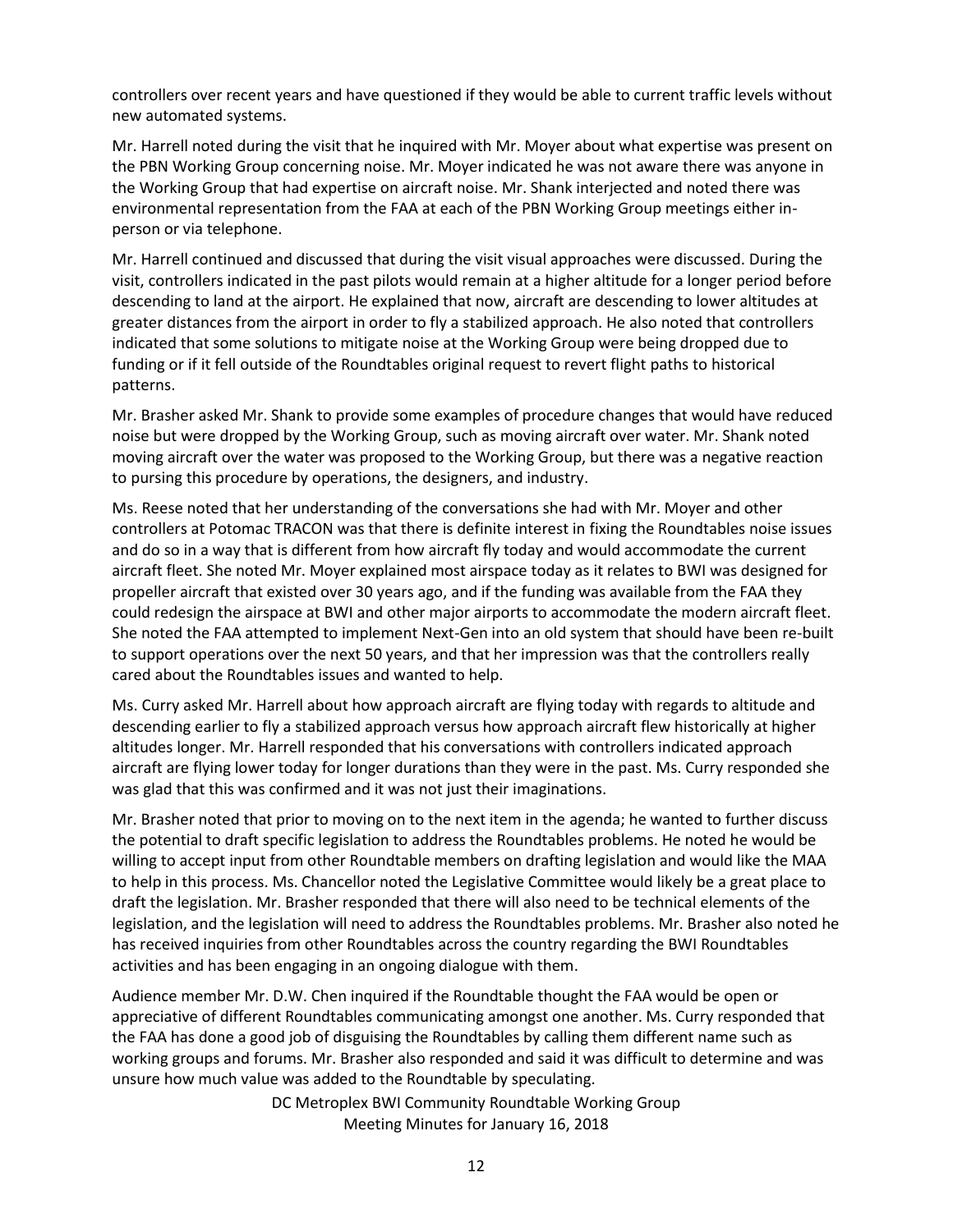Mr. Brasher concluded a review of the Committee Reports by requesting the Legislative Committee to help take on the effort of drafting legislation and hoped to have a draft language to circulate to other Roundtable members within the next few days. He noted drafting legislation will help to start a dialogue and could lead to momentum for the BWI Roundtable and other roundtables in helping to address their issues.

# **5. Public comment**

**Ms. Carolyn Stanski** of Ellicott City thanked the Roundtable for their dedication over the past year. She indicated she would like to make two suggestions to the Roundtable. The first suggestion was to invite the Governor and County Executives to Roundtable meetings. The second suggestion for was the Roundtable to write a summary letter to the FAA with the three prior letters to the FAA attached as it does not appear the FAA has listened to prior correspondence by the Roundtable. Ms. Stanski concluded by noting she spent a large portion of the day attempting to find the contact information for members of the FAA on the PBN Working Group but was unable to do so and would like to contact the FAA to emphasize the problems the public is experiencing with aircraft noise, as it does not appear they understand.

**Mr. Richard Wissing** of Columbia inquired as to what action congressional representatives from the State of Maryland were taking with regards to the Roundtables concerns. Mr. Brent Girard from the office of Senator Chris Val Hollen responded that there are a number of legislative amendments being proposed. He indicated the Senators office is working with the rest of the MD delegation as well as other offices around the country to provide input on legislation they are crafting. Mr. Wissing inquired how many sponsors were supporting this legislation and if any were from the Maryland delegation. Mr. Girard responded he was unsure of the number of sponsors but would provide an update at a future meeting and noted there were some sponsors from the Maryland delegation as it relates to specific amendments.

**Ms. Tawanda Lovett** of Oakland Mills inquired if there has been anything done to address property damage with regards to aircraft noise. She noted she has experienced shaking windows as well as cracks in the foundation of and walls of her home due to aircraft noise. Mr. Brasher noted that many people have complained about vibration and fuel residue from aircraft.

Ms. Lovett inquired as to how actual property damage is payed for cases that are the result of aircraft noise. She noted structurally compromising people's homes was not safe. Ms. Curry asked if the mitigation MAA has provided to some communities cover property damage. Mr. Shank responded he was not aware of any instances under the noise mitigation plan where property damage would be covered.

Ms. Lovett noted the issues she is experiencing did not happen before Next-Gen. She noted on Nov 27, 2017 she heard 170 planes in her home. She indicated she has been getting an average of 3 to 4 hours of sleep a night over the last 600 days. She noted she has been addressed at work due to her job performance and does not want to lose her job or home over the constant aircraft noise. She indicated that the aircraft noise she is experience is not a nuisance and is a legitimate is a health concern.

Mr. Chancellor noted that Ms. Lovett is not alone, and the Roundtable has been telling the FAA about the negative effects of aircraft noise and they will not listen.

Mr. Shank asked Ms. Lovett if she had any interior noise monitoring done by the MAA. Ms. Lovett indicated that she had applied for noise mitigation but that there had not been any monitoring done. Ms. Karen Harrell indicated there had been noise monitoring done in the vicinity of Ms. Lovett's